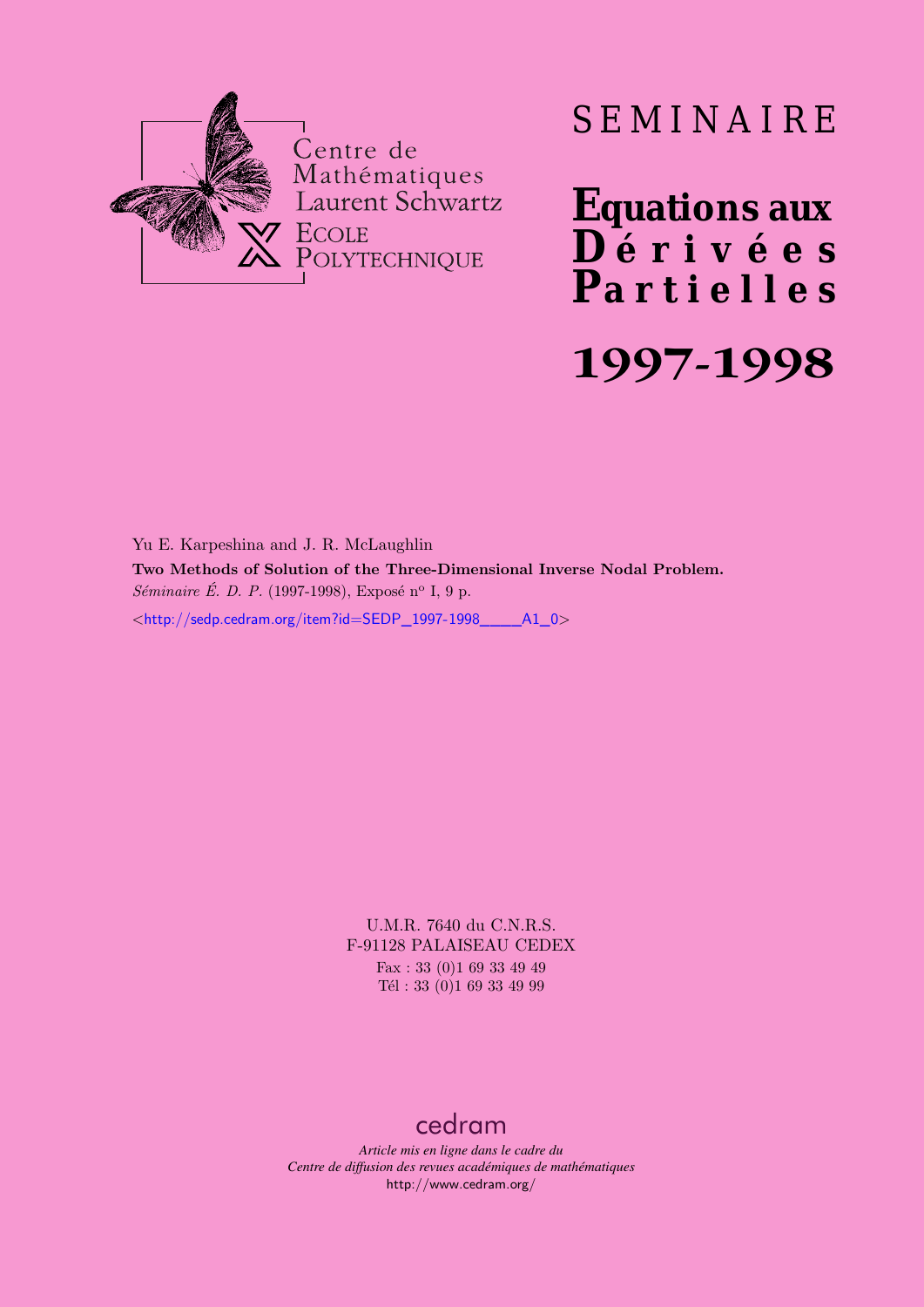# Inverse Nodal Problem

### yu-and and an arrangement of the state of the state of the state of the state of the state of the state of the

The operator  $-\Delta + q$  with the Dirichlet boundary condition is considered in a parallelepiped. The problem of restoring  $q(x)$  from positions of nodal surfaces is solved

#### $\mathbf{1}$ Introduction-

We consider a rectangular region in three-dimensional space, which is filled with a homogeneous elastic medium, fixed on the sides. There is a force acting on the media, depending linearly on displacement. We will show that the amplitude of the force is uniquely determined by a subset of the nodal surfaces. Thus, we consider the operator

and the contract of the contract of the contract of the contract of the contract of the contract of the contract of the contract of the contract of the contract of the contract of the contract of the contract of the contra

$$
Hu = -\Delta u + qu \tag{1}
$$

with the Dirichlet boundary condition

$$
u\big|_{\partial K_+} = 0\tag{2}
$$

in the parallelepiped

$$
K_{+} = \left[0, \frac{\pi}{a_1}\right] \times \left[0, \frac{\pi}{a_2}\right] \times \left[0, \frac{\pi}{a_3}\right].
$$
\n(3)

We represent real potential  $q(x)$  in the form:

$$
q(x) = \sum_{\beta \in L^*} q_{\beta} \cos(\beta_1 x_1) \cos(\beta_2 x_2) \cos(\beta_3 x_3), \tag{4}
$$

where  $L^*$  is the lattice:

$$
L^* = \{ \beta = (a_1 n_1, a_2 n_2, a_3 n_3), \ n_1, n_2, n_3 = 0, 1, 2, \ldots \}.
$$
 (5)

We will study eigenfunctions  $u$ ,

$$
Hu = k^2 u,\tag{6}
$$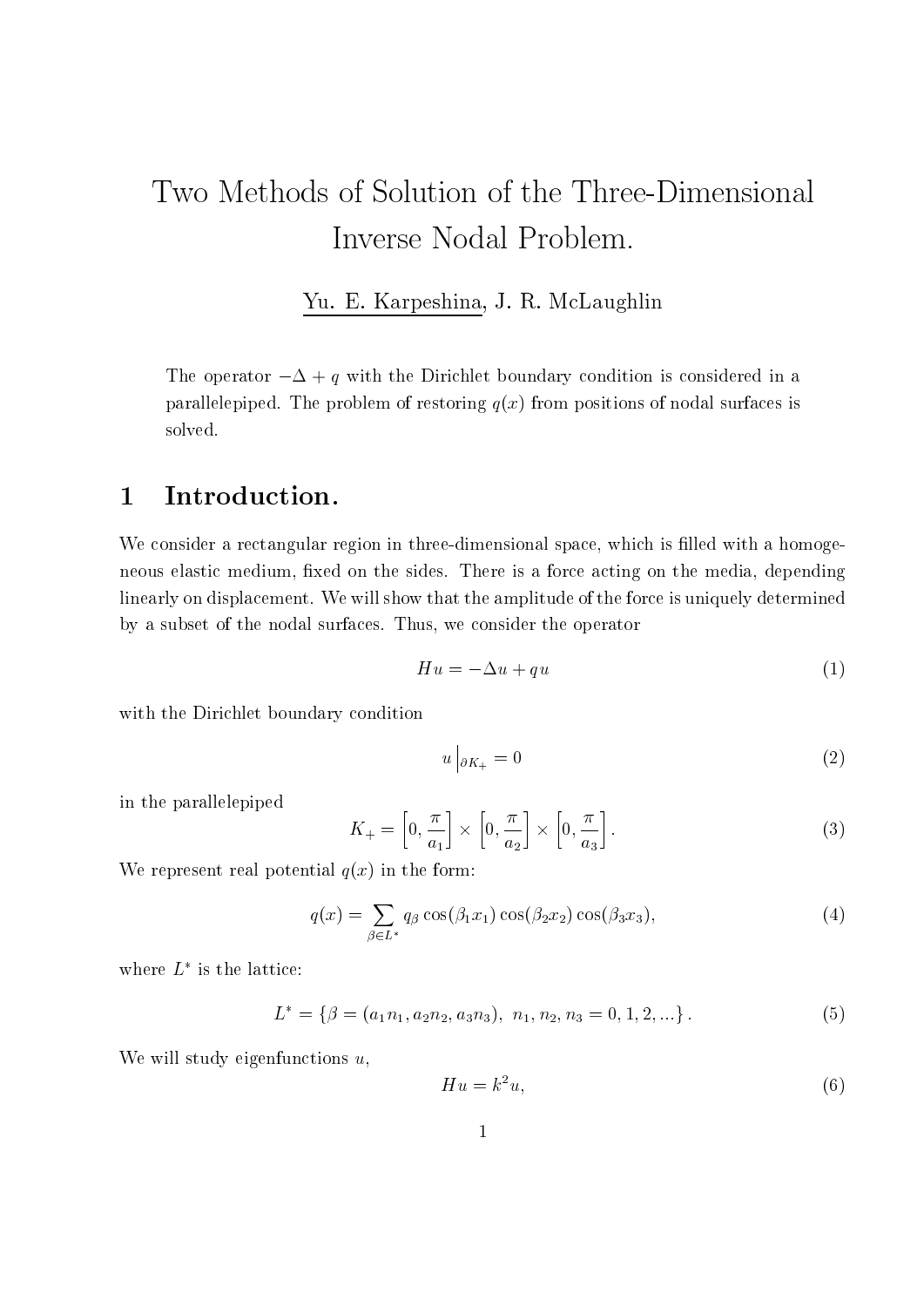in a high energy region and restore  $q$  from information about nodal surfaces, which are zeros of u. In two-dimensional situation the analogous problem was solved by  $O.H.$  Hald and J.R. McLaughlin [HM]. In order to develop two-dimensional results, O.H. Hald and J.R. McLaughlin understood how the eigenvalues (the squares of the natural frequencies) and the corresponding eigenfunctions (mode shapes of the membrane) change as  $q$  change. Note that for vibrating membranes arbitrary large eigenvalues can be arbitrarily close together This presents considerable difficulty as the arbitrarily small differences become small divisors in asymptotic expansion. To overcome this difficulty, O.H. Hald and J.R. McLaughlin began with the q  $\alpha$  case and establish a dense well defined to rectangular membranes for the set of  $\alpha$ almost all of the eigenvalues are well separated. The membranes were chosen so that the square of the ratio of the sides is not well approximated by rational numbers After selecting the "good" rectangles, they gave three conditions that eigenvalues must satisfy: almost all eigenvalues  $k^2$  are at least a given distance (of order  $k^{-\sigma}$ ,  $\delta > 0$ ) from their nearest neighbor and a large distance from the selected number of neighbors. It was shown that for the "good" rectangles almost all eigenvalues satisfy these conditions Using the q computations and the base  $\sim$ problem, perturbation results were obtained for the  $q\neq 0$  case. The leading terms for "good" eigenvalues and eigenfunctions were established. This made it possible to find asymptotic formulae for significant part of nodal lines. Note that the nodal domains for eigenfunctions corresponding to "good" eigenvalues for  $q=0$  have small diameters when  $k\to\infty$ , but the nodal domains for the corresponding eigenfunctions for  $q \neq 0$  usually do not. However, it was shown that it is possible to cut the large nodal domains into smaller approximate nodal domains. The size of small regions go to zero when  $k \to \infty$ . The potential can be considered approximately as a constant inside each of them It is proved that the potential approximately coincides with the first eigenvalue of the Dirichlet problem for the Laplacian in each of this regions. This eigenvalue, and therefore, the potential, are defined completely by geometry of nodal lines, and can be determined numerically. The perturbation formulae established bounds for error in making approximation

In the three dimensional situation principal difficulties arise on the way of realizing the two-dimensional scheme. The eigenvalues are situated much denser than in the twodimensional case. For "good" parallelepipeds the average distance between eigenvalues is of order  $k^{-1-\nu}$ ,  $\delta > 0$  (compare  $k^{-\nu}$  for the two-dimensional case). The analogs of twodimensional conditions of stability are not sufficient for constructing perturbation formulae. To overcome this difficulty we apply the perturbation technic developed by Yu.E. Karpeshina  $[K]$  for three-dimensional periodic problems. We use a simple connection between the Dirichlet problem and the periodic problem in the "doubled" region with a symmetric potential. Chronoling good parallelepipeds we consider unperturbed eigenvalues (4 of the periodic odic problem in the "doubled" region, which are well spaced (up to a natural degeneration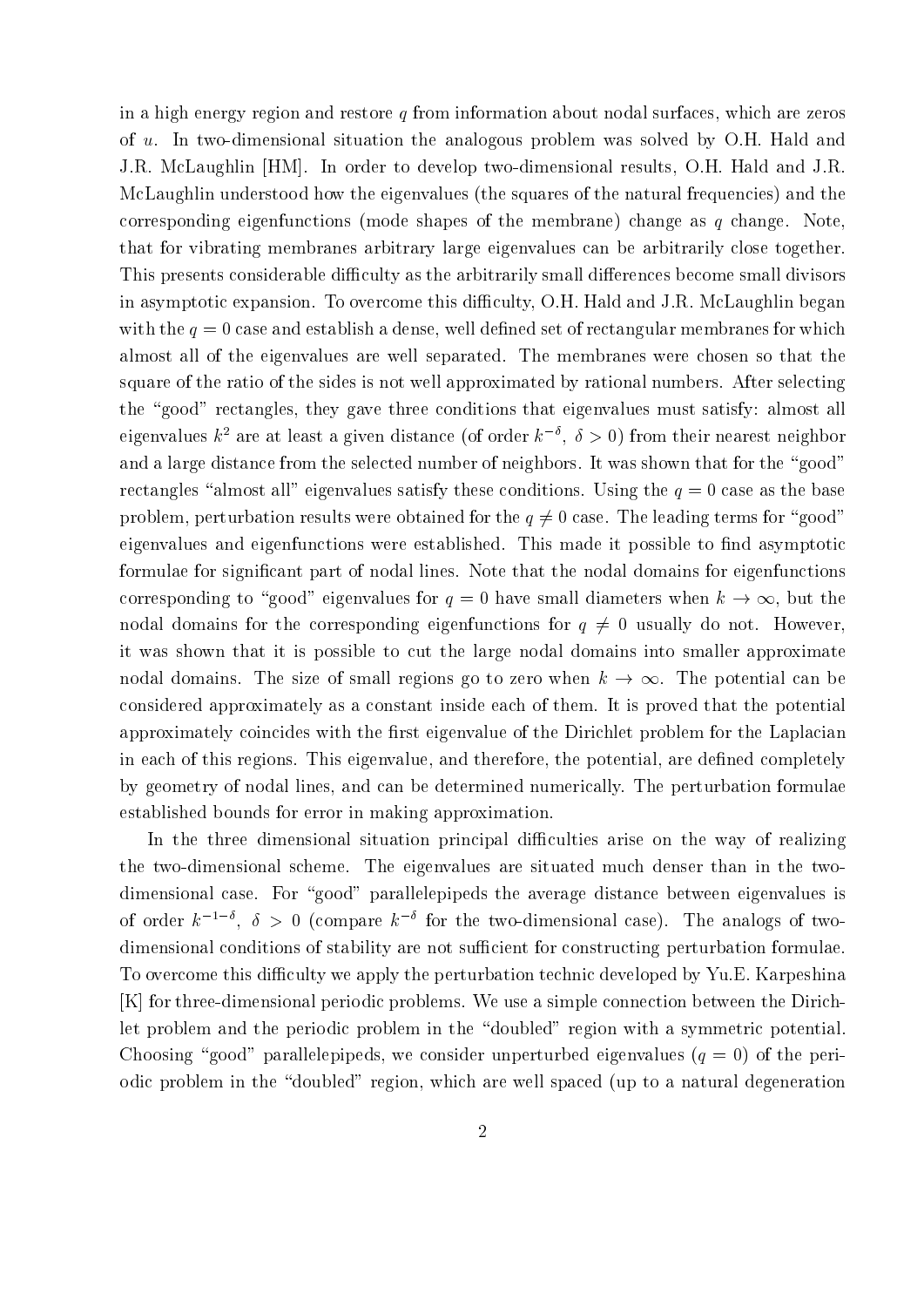for a symmetric potential). Then, we choose from them those who satisfy  $6$  additional conditions - Using counting arguments we prove that almost all eigenvalues in a high energy region satisfy all imposed conditions. To construct perturbation formulae we surround an unperturbed eigenvalue by a small contour on the complex plane, the radius of the contour being half of the distance to the nearest neighbor. We construct perturbation series for the resolvent of the periodic problem on this contour and that enable us to get perturbation series for an eigenvalue and its spectral projection. The spectral projection has dimension which corresponds to natural degeneration of the eigenvalue for a symmetric potential From this, using antisymmetrization procedure, we easily get an asymptotic formula for the corresponding undegenerated eigenvalue and the eigenfunction of the Dirichlet problem

Note, that for constructing perturbation series, it should be used some auxiliary operator If this read of  $H_0$ , corresponding to  $q = 0$  (see  $|K|$ ). This need arises from the fact, that, in the three-dimensional situation, diffraction conditions, which prevent perturbation series from convergence, depend on the potential. Because of the fact, that the diffraction conditions control the convergence of the series, the expressions corresponding to these conditions should be in denominators of terms of the series for the resolvent. The perturbation series constructed with respect to  $H_0$  don't provide this - they, obviously, have denominators independent on q. So, in [K], another initial operator  $\hat{H}$  was constructed. It corresponds to all the diffraction conditions. Fortunately, it turns out that with a good accuracy the perturbation series with respect to  $\hat{H}$  may be replaced by segments of the perturbation series with respect to  $H_0$ .

The perturbation formulae obtained in this way for eigenfunctions of the Dirichlet prob lem enable us to describe behavior of nodal surfaces

Another problem is how to get information about  $q$  from the nodal surfaces. There are two ways to reconstruct the potential. The first of them is the three-dimensional analog of the method developed by  $O.H.$  Hald and J.R. McLaughlin in two-dimensional situation. The nice feature of this approach is that it produce approximation of  $q$  in each small region, using information only from this region. However, there is a practical drawback of this approach: doing all those first harmonic computations is quite hard numerically, and it works only for smooth potentials This motivated us to develop a new approach which would be simpler for practical computations and would work for a wide class of  $q$ . In this approach we compare the patterns of nodal surfaces for  $q = 0$  and  $q \neq 0$ . Measuring the distance between them in the middle of every cell, we get a set of dates. With a good accuracy we prove that the dates linearly depend on the Fourier coefficients of  $q(x)$ , corresponding matrix being known. We get the Fourier coefficients from the deviations of the nodal surfaces from the

<sup>-</sup> For a smooth potential its enough to impose 4 simpler conditions.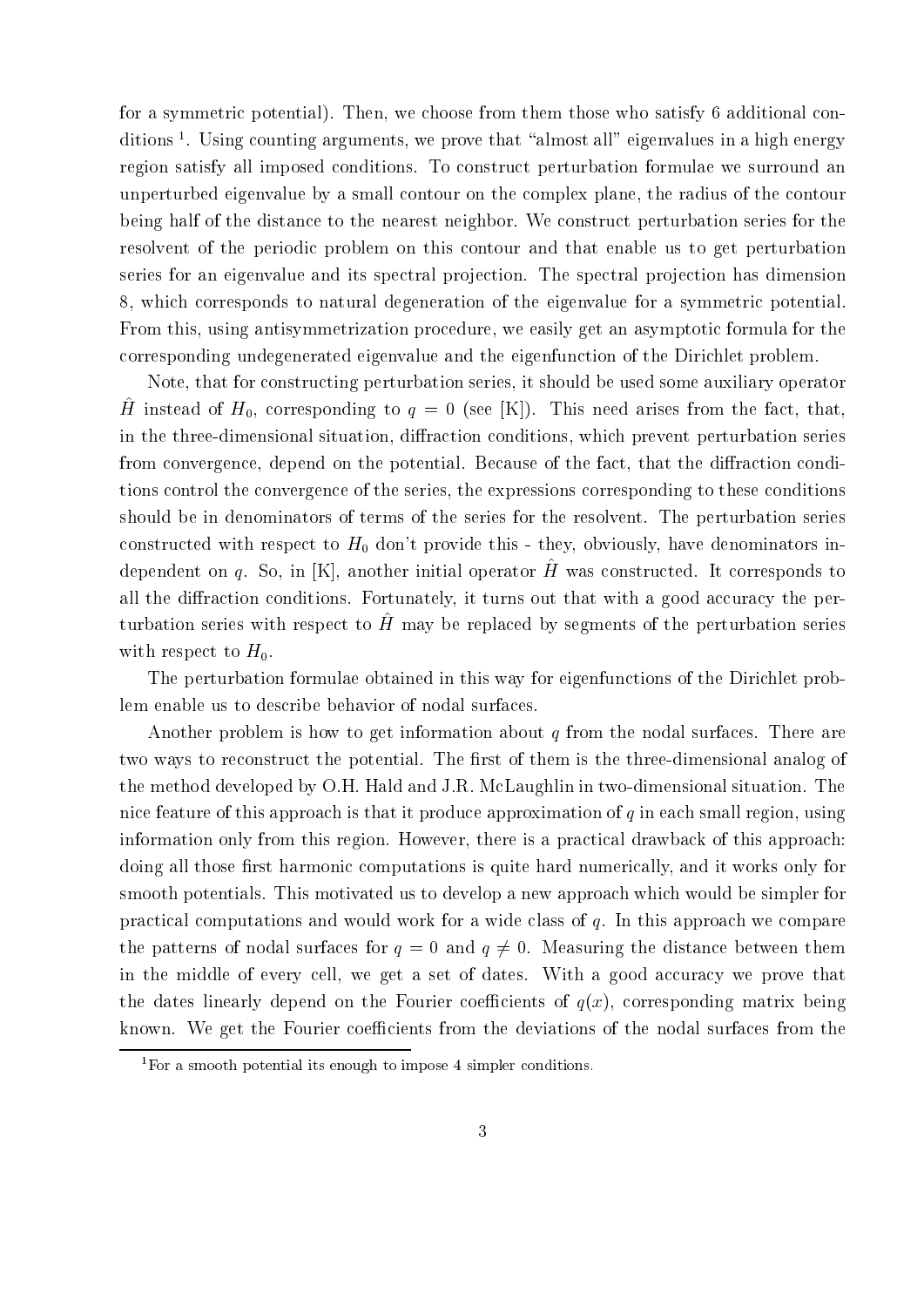initial pattern. The computation of the Fourier coefficients need information about nodal surfaces in every or almost every small region. However, this method is expected to be easier to implement numerically, because essentially includes only summation steps. It demands much less restriction on the smoothness of potential, for the reason that Fourier coefficients are integral characteristics of a function eigenvalues

## $\overline{2}$ "Good" Parallelepipeds and Well-Spaced Eigenval- $\cdots$  of the Free Problem  $\cdots$   $\cdots$   $\cdots$   $\cdots$   $\cdots$

Without restriction of generality we assume that the lengths of the parallelepiped  $K_{+}$  are in some interval  $[1, a_0]$ ,  $1 < a_0 < \infty$ . We write down this formally in the form:

$$
\left(\frac{\pi^2}{a_1^2}, \frac{\pi^2}{a_2^2}, \frac{\pi^2}{a_3^2}\right) \in J,
$$
\n
$$
= [1, a_0] \times [1, a_0] \times [1, a_0].
$$
\n(7)

Let  $s \in Z^3 \setminus \{0\}, \, \delta > 0, \, \varepsilon > 0,$  and the plane layer  $W_s^{\delta, \varepsilon} \subset J$  is defined by the formula:

$$
W_s^{\delta,\varepsilon} = \left\{ \xi \in J : |(\xi, s)| < \varepsilon |s|^{-2-\delta} \right\}.
$$
\n<sup>(8)</sup>

in J. Let  $W^{\delta,\varepsilon}$  be the union of all such layers for different s:

J

$$
W^{\delta,\varepsilon} = \cup_{s \in Z^3 \setminus \{0\}} W^{\delta,\varepsilon}_s. \tag{9}
$$

The simple calculation gives

$$
V\left(W^{\delta,\varepsilon}\right) =_{\varepsilon \to 0} O(\varepsilon),\tag{10}
$$

here and below  $V(\cdot)$  is a volume of a three-dimensional region.

We take the "good" set of parallelepiped  $J'$  as following:

$$
J'(\delta, \varepsilon) = J \setminus W^{\delta, \varepsilon}.\tag{11}
$$

From (11) it follows that  $|J'| \approx |J|$  for  $\varepsilon$  small enough.

To define the notion of well-spaced eigenvalues, let us consider the operator  $H_0$ , corresponding to the zero potential:

$$
H_0 = -\Delta,\tag{12}
$$

$$
u\big|_{\partial K_+} = 0 \;, \tag{13}
$$

It is easy to see that the eigenvalues and eigenfunctions of  $H$  can be parameterized by the  $L =$ 

$$
L = \{ \alpha = (a_1 n_1, a_2 n_2, a_3 n_3), \ n_1, n_2, n_3 = 1, 2, \ldots \}.
$$
 (14)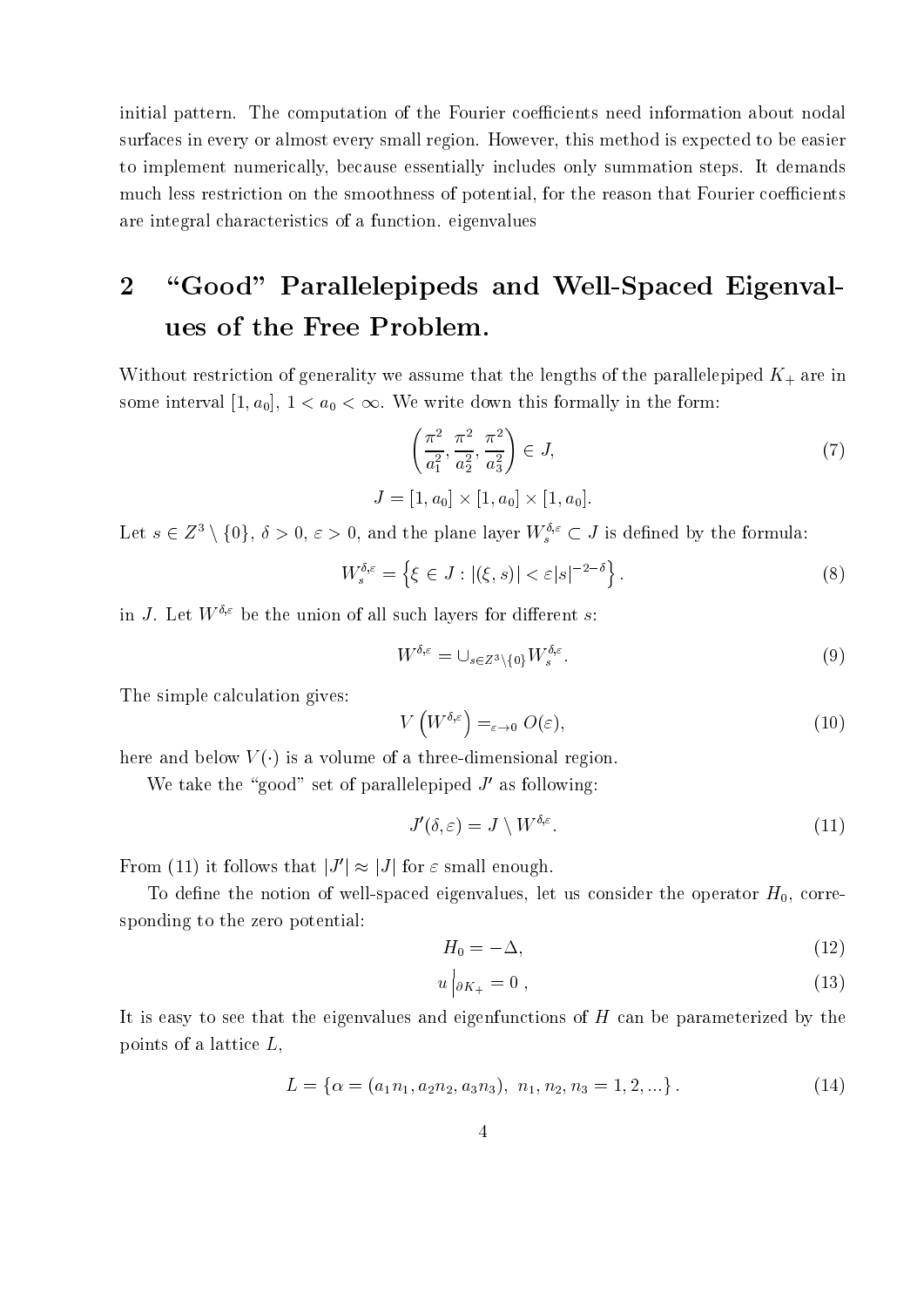and are given by the formulae

$$
\lambda_{0\alpha} = |\alpha|^2, \tag{15}
$$

$$
u_{0\alpha}(x) = \frac{8}{V(K_+)}\sin(\alpha_1 x_1)\sin(\alpha_2 x_2)\sin(\alpha_3 x_3). \tag{16}
$$

Thus, the spectrum of  $H_0$  consists of the points  $|\alpha|^2$ ,  $\alpha \in L$ . Let  $\delta > 0$  and  $M_1(\delta)$  be the set of  $\alpha \in L$ , such that the corresponding  $|\alpha|^2$  are well spaced from their nearest neighbors:

$$
M_1(\delta) = \left\{ \alpha \in L : \forall \beta \neq \alpha : ||\beta|^2 - |\alpha|^2| > |\alpha|^{-1-2\delta} \right\} \tag{17}
$$

For good parallelepipeds the set M- is rich We de ne precisely what does it mean for a set to be reach. Let  $D_+ (0, t)$  be the positive octant of the ball of radius r centered at the origin. Let  $\#\Omega(\delta)$  be the number of lattice points L in a region  $\Omega(\delta)$ . We say that  $\Omega(\delta)$  is rich in <sup>L</sup> if

$$
\lim_{r \to \infty} \frac{\#(\Omega \cap B_+(0, r))}{\#B_+(0, r)} = 1 + O(r^{-2\delta}).
$$
\n(18)

**Lemma** 1 Suppose  $\delta > 0$ ,  $\varepsilon > 0$  and the sides of parallelepiped  $K_+$  belongs to  $J'(\delta, \varepsilon)$ .  $\tau$  is the set  $\tau$  in Lemma , we have the  $\tau$  set  $\tau$ 

The lemma, obviously, means, that, if  $K_{+}$  is a "good" parallelepiped, that there is a reach set of  $|\alpha|^2$  in a high energy region, which are well spaced, i.e., their distance to the nearest neighbor is greater than  $|\alpha|^{-1-2\delta}$ . We use the well-spacing as the first condition in the construction of the perturbation formulae

#### 3 Perturbation Formulae-

Let us consider  $\alpha \in M_1(\delta)$  and a contour  $C(\alpha)$  on the complex plane around the point  $|\alpha|^2$ with radius  $\frac{1}{6} |\alpha|$  $\frac{1}{2}|\alpha|^{-1-2\delta}$ . It follows from (17) that all the points  $|\beta|^2$ ,  $\beta \neq \alpha$  are outside contour  $C(\alpha)$ , and  $C(\alpha)$  is at the distance greater or equal to  $\frac{1}{2}|\alpha|^{-1-2\delta}$  from the spectrum of the free operator. We consider the resolvent  $(H - z)^{-1}$ ,  $z \in C(\alpha)$  and construct converging perturbation series for it. First, following  $[K]$ , we construct the perturbation series for the resolvent of a periodic problem in a doubled region with a symmetric potential and than use antisymmetrization procedure to obtain the corresponding formula for the Dirichlet problem. We prove that the perturbation series for  $(H - z)^{-1}$  converges on the rich set  $M(q, \delta) \subset M_1(\delta) \subset L$ . This set is described by 6 additional conditions (4 for smooth potentials). Integrating the series for  $(H - z)^{-1}$  over the contour, we get a perturbation formula for eigenfunctions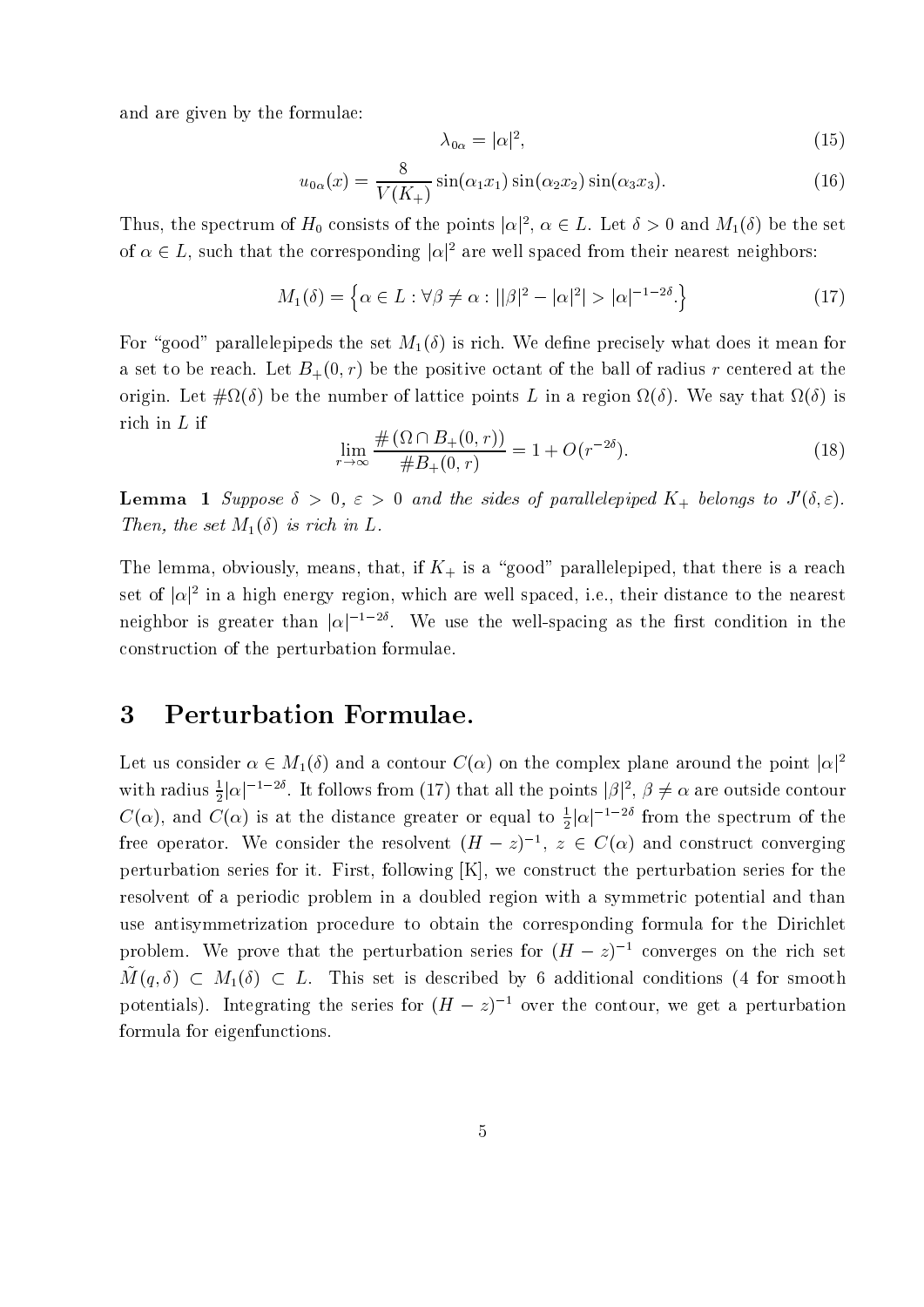**THEOLEIN – I** DUPPOSE OF DETORIES TO THE SET IN (Q, O). Then there exists a unique ungenerated eigenvalue  $\lambda_{\alpha}$  of the operator H in the interval  $\varepsilon(|\alpha|,\delta) \equiv [|\alpha|^2 + q_0 - |\alpha|^{-1-2\delta}, |\alpha|^2 + q_0 +$  $|\alpha|^{-1-2\delta}].$  The eigenfunction, corresponding to  $\lambda_\alpha$ , admits the representation:

$$
u_{\alpha}(x) = u_{0\alpha}(x) + \tilde{G}_1(\alpha, x) + \psi(\alpha, x), \qquad (19)
$$

where

$$
\tilde{G}_1(\alpha, x) = \sum_{\beta \in L, 0 < |\beta - \alpha| \le |\alpha|^{\varepsilon}} \frac{\left(q u_{0\alpha}, u_{0\beta}\right)}{|\alpha|^2 - |\beta|^2} u_{0\beta}(x),
$$

 being arbitrary chosen from the interval - 

The functions  $G_1(\alpha, x)$ ,  $\varphi(\alpha, x)$  subsignme estimates.

 $|G_1(\alpha, x)| \leq |\alpha|^{-\xi_1}.$  $(20)$ 

$$
|\nabla \tilde{G}_1(\alpha, x)| \le |\alpha|^{1 - \xi_1}.\tag{21}
$$

$$
|\psi(\alpha, x)| \le |\alpha|^{-2\xi_1}.\tag{22}
$$

$$
|\nabla \psi(\alpha, x)| \le |\alpha|^{1-2\xi_1},\tag{23}
$$

 $\zeta_1$  octay a positive parameter aepending on the smoothness of the potential, in particular,  $\zeta_1 =$  $f_1 - 6\delta$  for  $q(x)$  whose symmetric extension to the doubled region is infinitely differentiable.

#### $\overline{4}$ Nodal Surfaces-

Let us consider the nodal surfaces, i.e., the surfaces in  $K_{+}$ , defined by the equation:  $u_{\alpha}(x)$  =  It is easy to see from that the unperturbed nodal surfaces q  are the planes

$$
x_1 = \frac{\pi m_1}{\alpha_1}, \quad m_1 = 0, 1, \dots \frac{\alpha_1}{a_1},
$$
  
\n
$$
x_2 = \frac{\pi m_2}{\alpha_2}, \quad m_2 = 0, 1, \dots \frac{\alpha_2}{a_2},
$$
  
\n
$$
x_3 = \frac{\pi m_3}{\alpha_3}, \quad m_3 = 0, 1, \dots \frac{\alpha_3}{a_3}.
$$
\n(24)

These planes form a lattice with the elementary cell  $\left[0,\frac{\pi}{\alpha_1}\right] \times \left[0,\frac{\pi}{\alpha_2}\right] \times \left[0,\frac{\pi}{\alpha_3}\right]$ . If  $\alpha \in M(q,\delta)$ , then

$$
|\alpha_i| > |\alpha|^{1-5\delta}, \quad i = 1, 2, 3. \tag{25}
$$

Hence, the elementary cell is quite small. Let us consider an unperturbed nodal surface, say,

$$
x_1 = \frac{\pi m_1}{\alpha_1}.\tag{26}
$$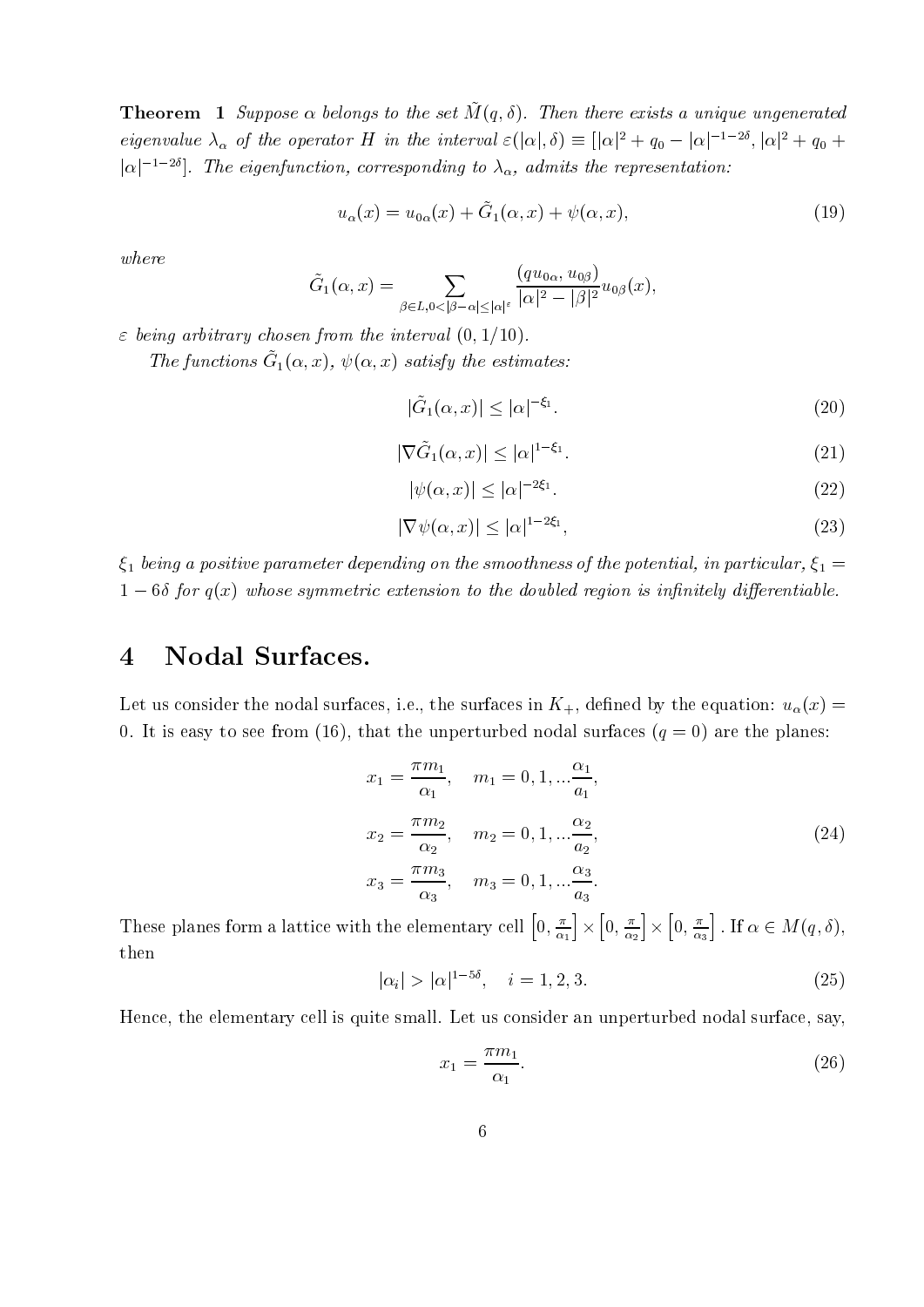Note that for  $x$  on this surface

$$
\frac{\partial u_{0\alpha}}{\partial x_1}(x) = \frac{8\alpha_1(-1)^{m_1}}{V(K_+)}\sin(\alpha_2 x_2)\sin(\alpha_3 x_3). \tag{27}
$$

Let  $\Omega_{m_1}$  be the set of points on the surface (26), which are far enough from its intersections with another nodal surfaces, namely,

$$
\Omega_{m_1} = \left\{ x : x_1 = \frac{\pi m_1}{\alpha_1}, \ |\sin(\alpha_2 x_2)| > |\alpha|^{-5\delta}, \ |\sin(\alpha_3 x_3)| > |\alpha|^{-5\delta} \right\}.
$$
\n(28)

Using (25) it is not difficult to show that  $\Omega_{m_1}$  has an asymptotically full measure on the plane  $(26)$ :

$$
\frac{|\Omega_{m_1}|}{\pi^2 a_2^{-1} a_3^{-1}} = 1 + O(|\alpha|^{-5\delta}).\tag{29}
$$

From  $(25)$  and  $(27)$  it follows that

$$
\left|\frac{\partial u_{0\alpha}}{\partial x_1}\right| > c|\alpha|^{1-15\delta},\tag{30}
$$

when  $x \in \Omega_{m_1}$ .

**Lemma**  $\boldsymbol{\mu}$  if  $\boldsymbol{\alpha}$  belongs to  $\boldsymbol{m}$  (q, o), then there is a unique piece of the perturbed nodal surface in the  $(k^{-1-100})$ -neighborhood of each simply connected component of  $\Omega_{m_1}$ . In fact, it is in the smaller  $(|\alpha|^{-1-\xi_1+16\delta})$ -neighborhood and defined by the formula:

$$
x_1(x_2, x_3) = \frac{\pi m_1}{\alpha_1} + \varphi(x_0), \tag{31}
$$

$$
x_0 \in \Omega_{m_1}, \quad x_0 = \left(\frac{\pi m_1}{\alpha_1}, x_2, x_3\right),
$$

$$
\varphi(x_0) = \frac{-u_\alpha(x_0)}{\alpha_1(-1)^{m_1} \sin(\alpha_2 x_2) \sin(\alpha_3 x_3)} + O(|\alpha|^{-1-2\xi_1+30\delta}).
$$
(32)

 $T$  . For function  $\mathcal{F}$  (  $T$  )  $T$  satisfying the estimate statistic statistic statistic statistic statistic statistic statistic statistic statistic statistic statistic statistic statistic statistic statistic statist

$$
|\varphi(x_0)| < c|\alpha|^{-1-\xi_1+15\delta}.\tag{33}
$$

The lemma follows from formulae  $(19) - (23)$ ,  $(30)$  and the Implicit Function Theorem.

Let us consider the points in  $K_{+}$ :

$$
\tilde{m} = \left(\frac{\pi m_1}{\alpha_1}, \frac{\pi (m_2 + 1/2)}{\alpha_2}, \frac{\pi (m_3 + 1/2)}{\alpha_3}\right),
$$

where  $m_1, m_2, m_3$  are integers. It is clear that  $m \in \Omega_{m_1}$  for every  $m.$  Points  $m$  form a lattice with the elementary cell:  $\left[\frac{\pi}{\alpha_1}, \frac{\pi}{\alpha_2}, \frac{\pi}{\alpha_3}\right]$ , which is small (see (25)). when Let us introduce the notation

$$
\langle f, g \rangle = \frac{\pi^3}{V(K_+)|\alpha_1 \alpha_2 \alpha_3|} \sum_{\tilde{m}} f(\tilde{m}) g(\tilde{m}),
$$

 $f$  ,  $f$  being smooth functions in Kingdom functions in  $\mathcal{F}$  .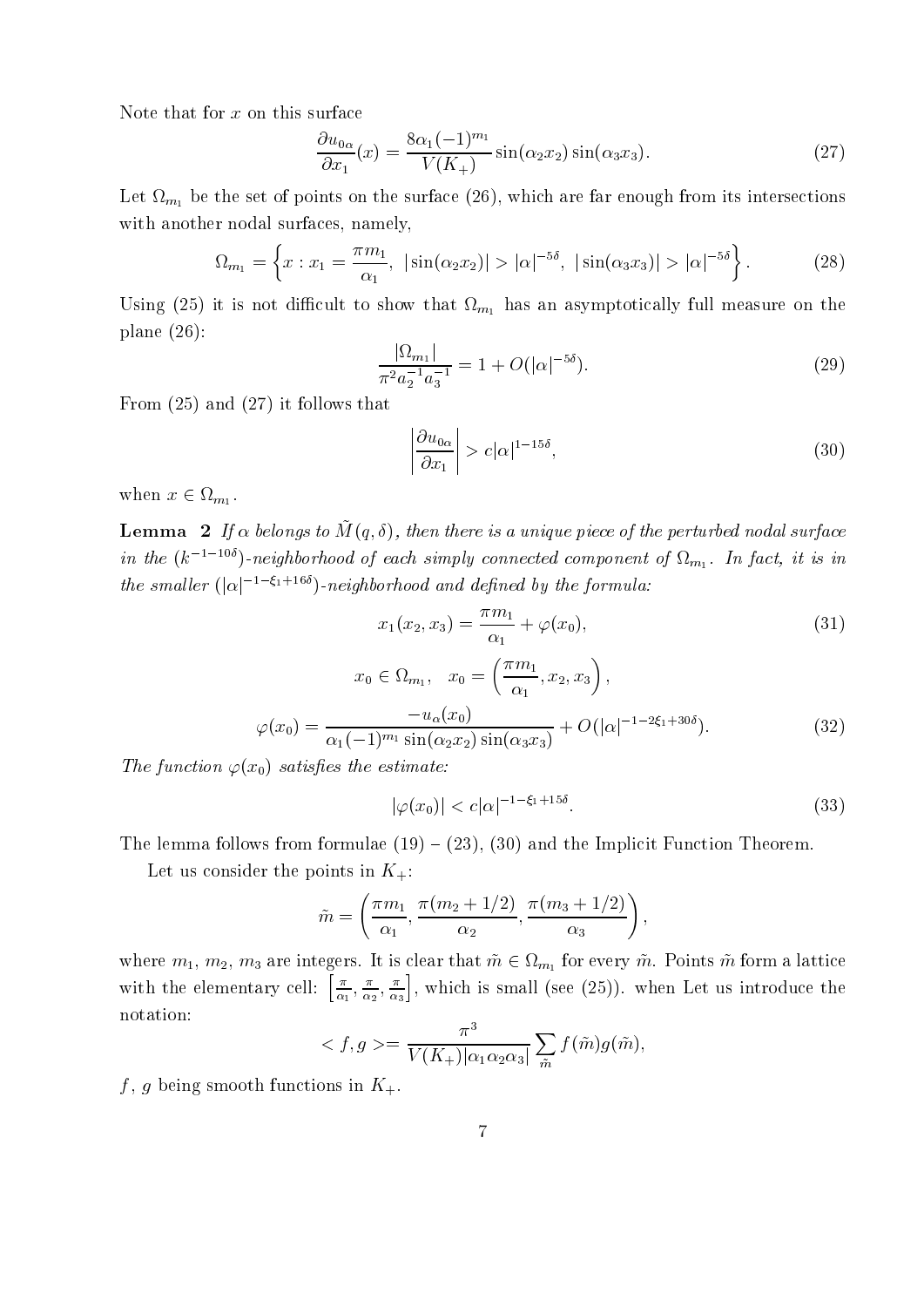**Lemma 3** Suppose  $\alpha \in M(q,\delta)$ ,  $\beta \in L$ ,  $0 < |\alpha - \beta | < |\alpha|^{\varepsilon}$ ,  $0 < \varepsilon < 1/10$ . Then the  $f$  , as a set of  $f$  , as  $f$  , as in the asymptotic formula by  $f$  , as a symptotic formula by  $f$ 

$$
\langle \varphi, u_{0\beta} \rangle = \frac{(qu_{0\alpha}, u_{0\beta})}{\sigma_{\beta\alpha}} + O(|\alpha|^{-2-\zeta}), \quad \beta \neq \alpha,
$$
\n(34)

$$
\sigma_{\beta\alpha} = \alpha_1(-1)^{m_1+m_2+m_3+1}(|\alpha|^2 - |\beta|^2), \ signa_{\beta\alpha} = O(|\alpha|^2),
$$

 $\zeta > 0$  and depends on the smoothness of the potential, f.e.,  $\zeta = 1 = \varepsilon = 200$  for  $q(x)$ , whose symmetric extension to the dubled region isinnitely dierentiable

## $\bf{5}$  Two Methods of Solution of the Inverse Nodal Prob lem-

#### The method of numerical direct in a method component

The first approach is a three-dimensional analog of the method suggested by O.H. Hald and J.R. McLaughlin for two-dimensions [HM]. The main steps are the following: the nodal domains for  $q = 0$  and eigenfunctions corresponding to  $\alpha \in M(q, \delta)$  have small diameters when  $|\alpha| \to \infty$  (see (24), (25)). From Lemma 2 it follows that perturbed nodal surfaces are close to unperturbed ones outside vicinities of the edges of the small rectangular subre gions. This means that the nodal domains for  $q \neq 0$  close to unperturbed domains, but not nessasary have small radii, because the intersections (edges) turn, generally speaking, into quasisintersections. We consider the smaller "approximate" nodal domains: the boundary of each of them coincides with the perturbed nodal surfaces in the distance from the subrectan gulars edges, while the edges are eliminated by cutting planes. The size of the "approximate" nodal domains goes to zero when  $|\alpha| \to \infty$ . The potential can be considered approximately as a constant inside each of them. It is proved that the potential approximately coincides with the first eigenvalue of the Dirichlet problem for the Laplacian in each of this regions This eigenvalue, and therefore, the potential, are defined completely by geometry of nodal lines, and can be determined numerically. The perturbation formulae establish bounds for error in making approximation

#### The method of nding Fourier coecients q-

Note, that  $\varphi(x_0)$ , defined by (31), gives the displacement under perturbation of the nodal surface  $x_1 = \frac{a_1}{\alpha_1}$  at points  $(x_2, x_3)$  in the direction of  $x_1$ . These displacements are measurable in experiments. We will use formula  $(34)$  to solve the inverse nodal problem.

**Lemma** 4 If  $\alpha \in M(q, \delta)$ ,  $\beta \in L$ ,  $0 < |\beta - \alpha| < |\alpha|^{\varepsilon}$ ,  $0 < \varepsilon < 1/10$ , then the following